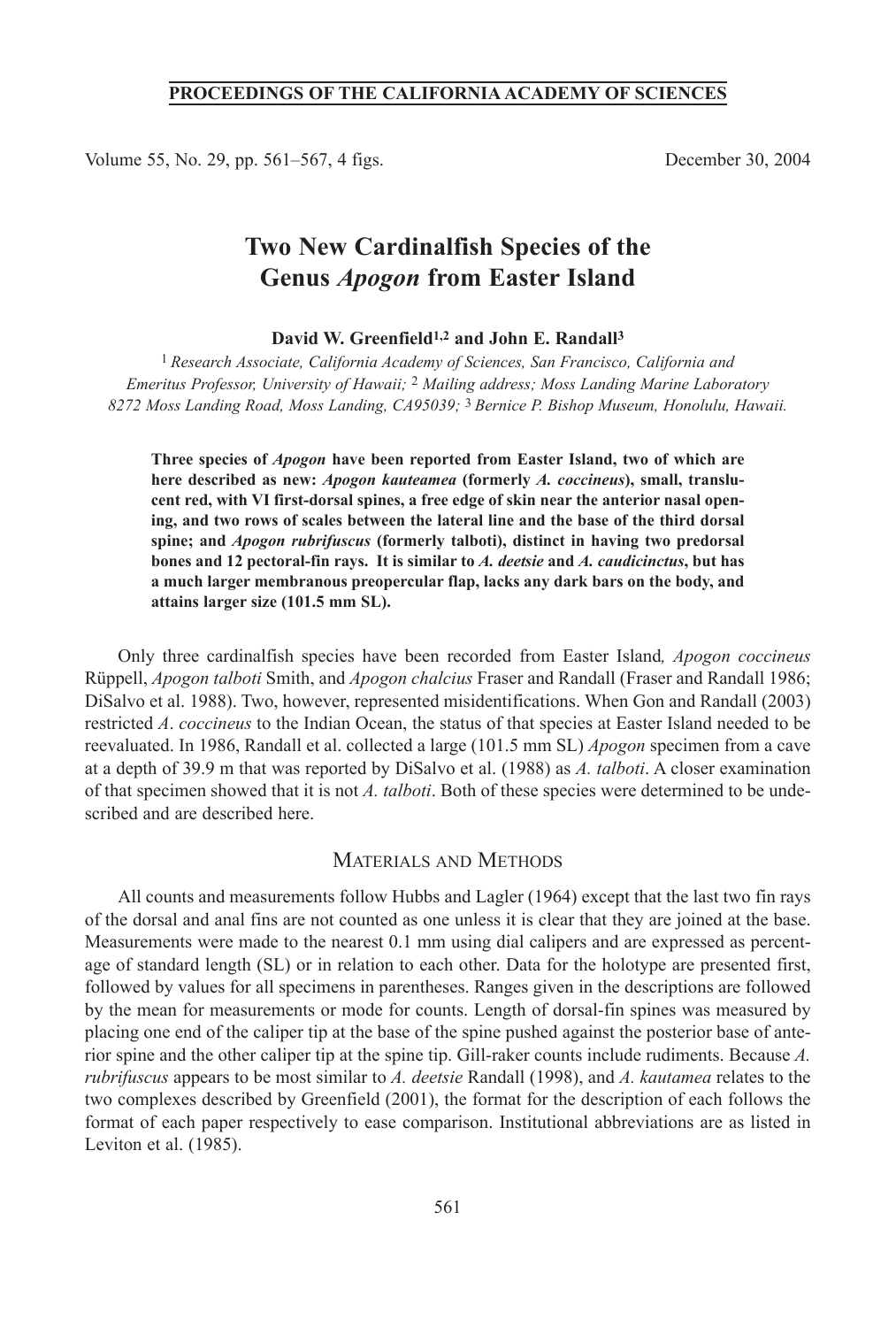# SPECIES DESCRIPTIONS

#### *Apogon kautamea* **Greenfield and Randall, sp. nov.**

(Figs. 1–2; Tables 1–2)

*Apogon coccineus* (non Rüppell) Randall and Egaña, 1984.

**MATERIAL EXAMINED**.— HOLOTYPE: CAS 219899, 40.3 mm SL. Easter Island, west coast off Tahai, 18–20 m, 13 February 1985, rotenone, J.E. Randall, A. Cea Egaña, and L.H. Di Salvo. PARATYPES: BPBM 39186 (2, 33.3–39.2 mm), taken with holotype; CAS 219900 (3, 38.5–42.4 mm) Easter Island, off Motu Tautara, cave at 39.3 m, 10 February 1986, rotenone, J.E. Randall, A. Cea Egaña, L.H. Di Salvo, J.L. Earle, and M. Garcia; BMNH 2004.6.18.1 (1, 36.9 mm) Easter Island, west shore, wreck about 20 m offshore between Hanga Roa and Hanga Piko, 3.0–4.6 m, 27 January 1969, Chemfish, J.E. Randall and G.R. Allen; USNM 378013 (1, 37.9 mm) Easter Island, between Motu Tautara and Ara O Hara, cave with sand bottom, 16.8 m, 15 February 1985, J.E. Randall and A. Cea Egaña; FMNH 113713 (1, 39.8 mm) Easter Island, west coast, Tahai, large coral head on sand, 10.7 m, 18 February 1986, rotenone, J. E. Randall and M. Garcia ; AMS I.4330- 001 (1, 40.8 mm) same locality as FMNH 113713; NSMT-P 68772 (1, 40.5 mm) same locality as CAS 219900; SAIAB (RUSI) 74299 (1, 39.8 mm) same locality as CAS 219900; BPBM 6634 (1, 25.4 mm), Easter Island, west coast, tidepools between Hanga Roa and Hanga Piko, 0.3–0.9 m, 25 January 1969, rotenone, G.R. Allen and B.A. Baker; BPBM 6635 (1, 41.3 mm), Easter Island, off Ahu akapu, 24.4 m, 5 February 1969 (color photo), J.E. Randall and G. A. Allen. *Apogon kuatamea*-non-type material: BPBM 6632 (4, 20.0–44.0 mm) Easter Island, off Ahu Akapu, rock and sand, 10.7 m, 7 February 1969, rotenone, J.E. Randall, G.R. Allen and B.A. Baker. *Apogon campbelli*: Pitcairn, BPBM 16927(2); Oeno Atoll (Pitcairn Islands), BPBM 16499 (2), BPBM 16533 (4); Tuamotu Arch., Mangareva Group, Temoe Atoll, BPBM 13529 (2); Rangiroa Atoll, BPBM 10310 (5); Society Islands, Tahiti, BPBM 10286 (3), Moorea, BPBM 6170 (1); Rapa: BPBM 39423 (3); Cook Islands, Rarotonga, BPBM 13946 (3); Aitultaki, BPBM 5613 (5). *Apogon crassiceps*. Holotype, Fiji, Viti Levu, MC 28214, BPBM 5795 (25), BPBM 38996 (1), CAS 218904 (12); Tonga, BPBM 38241 (2).

**DIAGNOSIS**.— A small, usually less than 40 mm SL, semitranslucent, red species lacking stripes or bars or black edges on scales on body sides, with six spines in the first and one spine and 8–9 (almost always 9) rays in the dorsal fin; two spines and eight rays in the anal fin; usually a total of 16 or fewer gillrakers (rudiments included) on the first gill arch; 13–15 (almost always 14) pectoral-fin rays; two predorsal (supraneural) bones; a free edge of skin near the anterior nasal opening (Fig. 1F in Greenfield 2001); and two scales between the lateral line and the base of the third spine of the first dorsal fin.

**DESCRIPTION**.— Dorsal-fin elements VI-I,8 (VI-I,8-9, almost always I,9); anal-fin elements II,8 (II,8); all dorsal and anal soft rays branched, the last to base; pectoral-fin rays 14 (13–15, usually 14), the upper two and lower one unbranched; pelvic rays I,5; lateral line complete, the pored scales 24 (often plus one or two on caudal-fin base); predorsal scales 6; scales above lateral line to origin of first dorsal fin two; transverse scales 10 (9–10, usually 10); circumpeduncular scales 12; gill rakers  $3 + 13$  ( $3-4 + 12-14$ , usually  $3 + 12$  or 13), in holotype one developed on upper arch and 8 developed on lower arch, the remainder knobs.

Measurements based on holotype and 12 paratypes. Measurement for holotype presented first, followed by range for all types and the mean in parentheses all in percentage of SL. Counts based on 13 types plus three non-type specimens. Standard length 33.3–42.4 mm. Greatest body depth 36.7 (30.6–37.9: 35.6). Head length 39.0 (37.6–43.1: 39.5). Eye diameter 15.2 (13.4–15.8: 14.8).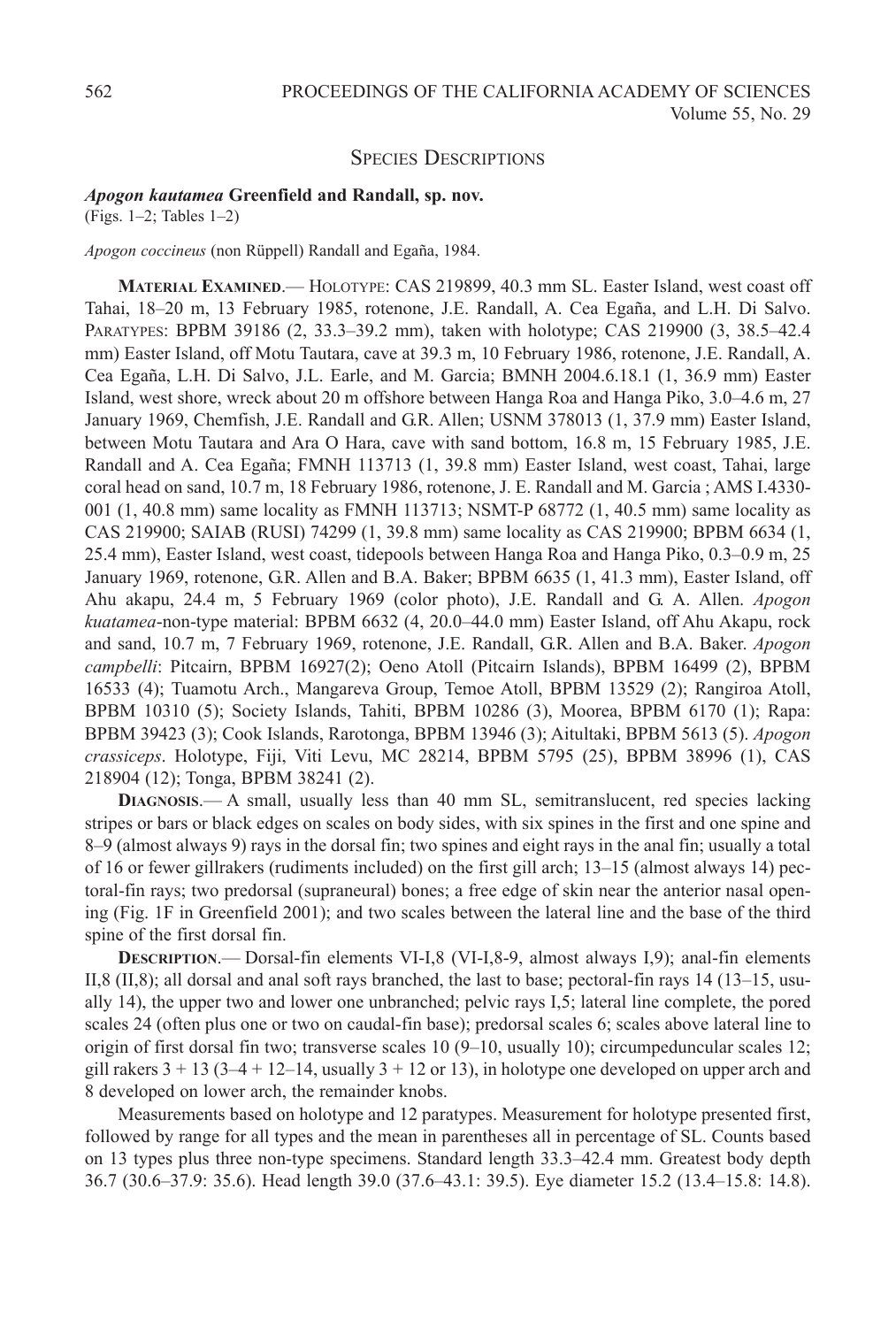Snout length 7.3 (5.8–8.7: 7.2). Bony interorbital width 9.3 (8.1–9.4: 8.9). Upper jaw length 20.4 (19.7–21.8: 20.7). Caudal peduncle depth 13.7 (11.5–14.2: 13.1). Caudal peduncle length 31.3 (27.9–31.8: 30.2). First dorsal-fin base length 15.9 (15.0–17.5: 15.9). Second dorsal-fin base length 15.2 (14.1–15.9: 14.7). Anal-fin base length 16.1 (13.2–16.3: 15.2). Pectoral-fin length 24.8 (23.7–29.7: 26.6). Pelvic-fin length 26.8 (23.6–28.8: 26.0). First dorsal-fin spine length 5.0 (4.8–7.6: 5.9). Second dorsal-fin spine length 22.9 (21.6–24.1: 22.8). Third dorsal-fin spine length 17.7 (17.5–20.3: 18.9). Fourth dorsal-fin spine length



FIGURE 1. Holotype of *Apogon kautamea*, CAS 219899.



FIGURE 2. Fresh color of paratype of *Apogon kautamea*, BPBM 6635.

14.5 (14.2–16.6: 15.3). Fifth dorsal-fin spine length 10.2 (9.4–11.7: 10.6). Sixth dorsal-fin spine length 5.2 (4.7–7.0: 5.9). Length spine of second dorsal fin 14.1 (13.2–14.8: 14.0). Longest dorsal ray (1–3, usually 3rd) 21.9 (21.4–24.0: 22.5). First anal-fin spine length 4.6 (3.6–4.9: 4.2). Second anal-fin spine length 12.9 (11.8–13.2: 12.8). Longest anal ray (1–3, usually 2nd) 21.1 (18.9–23.9: 22.1). Upper caudal-fin lobe length 32.5 (32.1–35.8: 34.3). Lower caudal-fin lobe length 29.1 (29.1–39.2: 32.8).

Color of fresh specimen (from 35mm transparency of BPBM 6635). Head and body translucent, overlaid with a wash of red that is more concentrated on anterior and dorsal portions of body. Scales on nape strongly outlined in red and black pigment on predorsal scales. Scales on upper half of body outlined in red with a concentration of red along both dorsal-fin bases. Snout and side of head washed in light red, ventral surface of head white. Black area where brain is located showing through body. Back-bone showing through body as a red line, hypural plates also red. Red along anal-fin base. Dorsal and ventral edges of caudal peduncle with a concentration of red. Iris of eye gold, pupil black. Dorsal-fin spines and rays reddish, membranes clear. Rays of other fins with reddish tinge, membranes clear.

Color in alcohol: Head and body straw colored. Area over brain brown. Predorsal scales and scales along base of first dorsal fin with brown pigment. Scales on dorsal surface of caudal peduncle with scattered brown pigment spots. A few scattered brown pigment spots on scales at caudalfin base. Iris of eye black, pupil dark straw. All fins clear.

**ETYMOLOGY**.— The specific epithet is a compound adjective from the Old Rapanui language of Easter Island, combining '*ku*'*ata*' meaning transparent and *mea* meaning red, referring to the transparent red coloration of the species.

**COMPARISONS**.— The distinctive nasal flap places *A. kautamea* in the *Apogon coccineus* complex; however, it has two scales between the lateral line and the dorsal-fin base that is typical of the *Apogon erythrinus* complex as defined by Greenfield (2001). The nasal flap is more complex than adding an additional scale row, and thus we consider *A. kautamea* to belong to the *Apogon*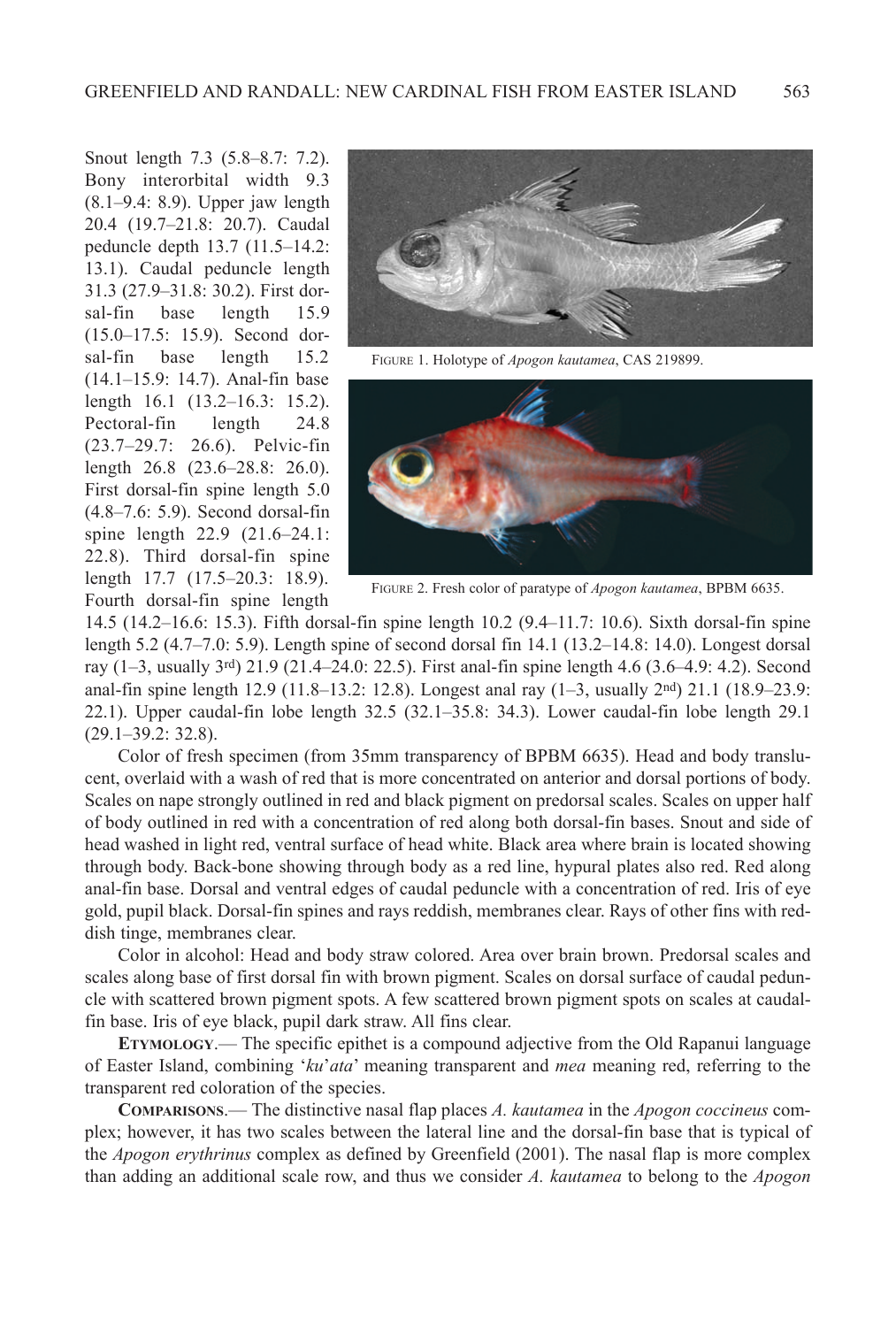*coccineus* complex. Two other members of the *A. coccineus* complex are known from the Pacific Ocean, *A. campbelli* and *A. crassiceps*. Both of these species have a single scale row between the lateral line and the dorsal-fin base. These two species are

TABLE 1. Gill-raker counts from both sides of species of *Apogon*

|                                    |                        |  |  |  | Upper limb Lower limb Total rakers |  |  |  |
|------------------------------------|------------------------|--|--|--|------------------------------------|--|--|--|
|                                    | 4 12 13 14 15 16 17 18 |  |  |  |                                    |  |  |  |
| A. campbelli 24 9 21 2 — 17 13 3 — |                        |  |  |  |                                    |  |  |  |
| A. crassiceps 8 18 7 16 3 5 7 11   |                        |  |  |  |                                    |  |  |  |
| A. kautamea 30 2 15 14 3 15 13 3   |                        |  |  |  |                                    |  |  |  |

species of *Apogon*.

TABLE 2. Pectoral-fin ray counts of

*A. campbelli* — 3 29 — *A. crassiceps* 1 25 — 2 *A. kautamea* — 1 28 —

*12 13 14 15*

morphologically very similar, but differ in the number of pectoral-fin rays and gill rakers (Tables 1 and 2). *Apogon campbelli* appears to be an antitropical species, whereas *A. crassiceps* is more tropical. *Apogon kautamea* is morphologically similar to both species, and has counts similar to *A. campbelli*, but differs from both by having the unique combination of a nasal flap and two scales between the lateral line and dorsalfin base.

**REMARKS.—** With the discovery of *A. kautamea*, it is necessary to modify the definition of the *A. coccineus* complex as defined by Greenfield (2001). The single remaining character defining the *A. coccineus* and *A. erythrinus* phenetic complexes is the structure of the snout below the anterior nostril.

#### *Apogon rubrifuscus* **Greenfield and Randall, sp. nov.**

(Figs. 3, 4B)

*Apogon talboti* (non Smith) DiSalvo et al., 1988.

**MATERIAL EXAMINED**.— Holotype: BPBM 39346, 101.5 mm SL. Easter Island off Motu Tautara, cave at 39 m. Taken with rotenone by J.E. Randall, A. Cea Egaña, L.H. Di Salvo, J.L. Earle, and M. Garcia. 10 February 1986. *Apogon caudicinctus*: BPBM 35192 (4), Ogasawara Archipelago; CAS 219830 (2), Fiji. *Apogon deetsie*: BPBM 13983 (1), Hawaii. *Apogon posterofasciatus*: CAS 219901(3), Fiji; CAS 219902 (1), Fiji.

**Diagnosis**.—Dorsal-fin elements VI-I,9; anal-fin elements II,8; pectoral-fin rays 12; lateralline scales 24; predorsal scales 6; gill rakers 5 + 15; body depth 2.9 in SL; upper preopercular edge serrate, the corner and lower edge with a protruding, cresentric membranous lobe with a crenulated margin that almost reaches the edge of the sub and interopercles; preopercular ridge smooth; caudal fin forked with rounded lobes; color pinkish red anteriorly with posterior two thirds dusky gray with black scale edges.

**DESCRIPTION**.— Dorsal-fin elements VI-I,9; anal-fin elements II,8; all dorsal and anal soft rays branched, the last to base; pectoral-fin rays 12, the upper two and lower one unbranched; pelvic rays I,5; principal caudal rays 17, the upper and lower unbranched; procurrent caudal rays three upper and three lower; lateral line complete, the pored scales 24 (plus two smaller pored scales on caudal-fin base); predorsal scales 6; scales above lateral line to origin of first dorsal fin one; scales below lateral line to origin of anal fin 6; circumpedunclular scales 12; gill rakers  $5 +$ 15, all developed; pseudobrancial filaments 14; branchiosteal rays 7; vertebrae 10 + 14; supraneural (predorsal) bones two.

Body depth 2.9 in SL; body moderately compressed 2.2 in depth; head length 2.4 in SL;; dorsal profile of head straight (except for rounded front of snout); snout length 5.2 in head; eye diameter 2.9 in head; interorbital width 5.5 in head; caudal peduncle depth 4.1 in head; caudal peduncle length 3.4 in SL. Mouth slightly inferior and relatively large, maxilla extending to between the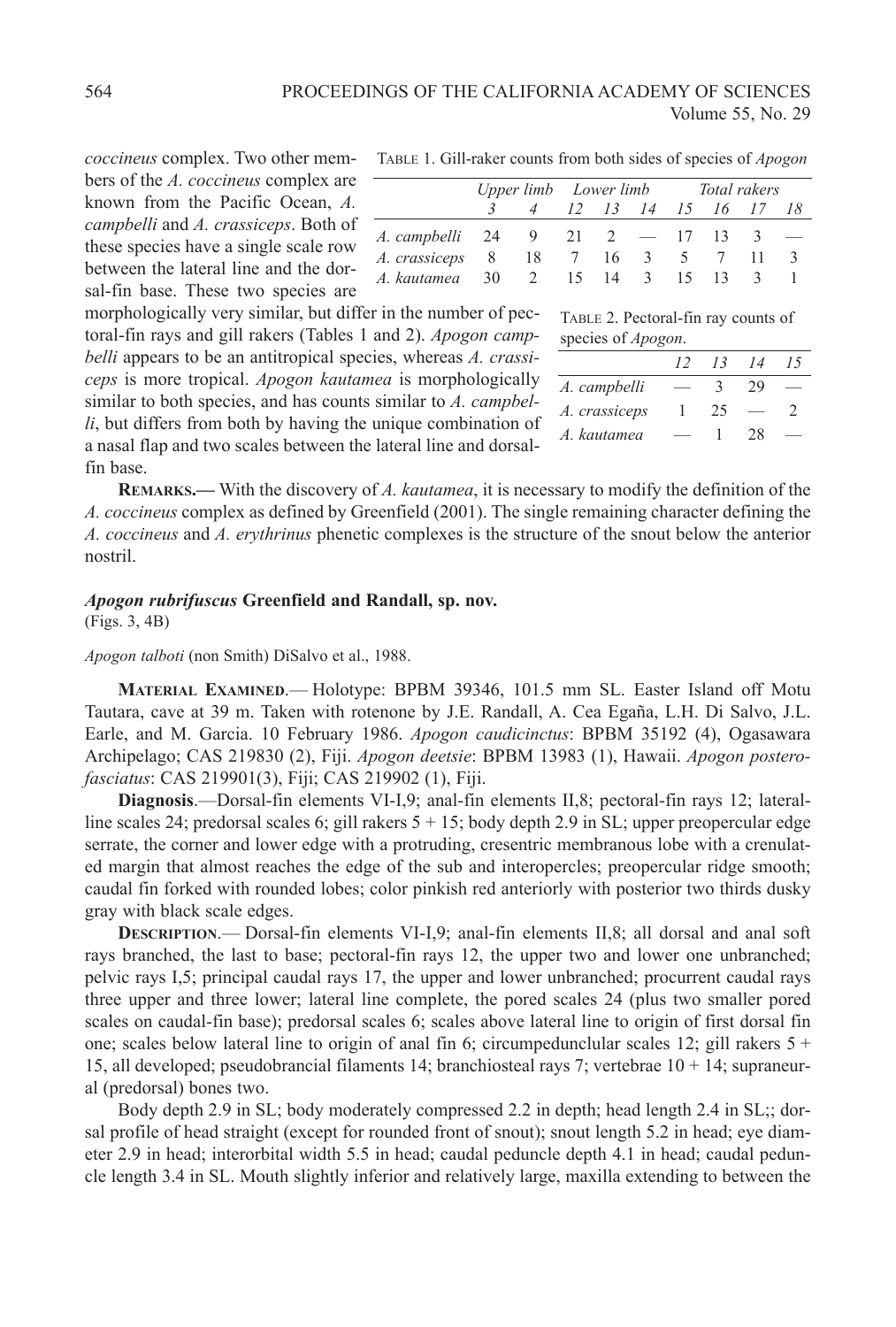posterior pupil margin and posterior orbit edge; upper jaw length 2.0 in head; mouth slightly oblique, the gape forming an angle of about 40° to horizontal axis of body; supramaxilla not present; a band of villiform teeth in jaws (maximum of about 12 rows in upper jaw and five in lower jaw); a single row of about 17 very small, conical teeth on palatine; small conical teeth forming a V-shaped patch on vomer, two rows anteriorly and two rows



FIGURE 3. Fresh color of holotype of *Apogon rubifuscus*, BPBM 39346.

posteriorly (vomerine teeth larger than those in jaws). Anterior part of tongue slender and spatulate. Largest gill raker at angle and adjacent to angle on lower limb, its length one-third eye diameter.

A single, acute, sharp, opercular spine at level of center of eye; upper edge of preopercle serrate, with 17 serrae; corner and ventral part of preopercular edge with a large, cresentric, protruding lobe with a crenulated margin that almost reaches edge of sub and interopercles and extends posterior of serrate edge; lateralis system of head with numerous close-set pores having slightly elevated rims; two longitudinal rows of pores from front of snout to occipit, crossed by 24 transverse rows; a suborbital row of pores with same transverse pore system. Anterior nostril a short membranous tube at level of bottom of pupil, about a nostril diameter from groove at base of upper lip; posterior nostril a larger triangular aperture, apex towards snout, directly in front of center of eye, the internarial distance about half pupil diameter; nasal chamber cavernous, the skin over the roof thin. Scales weakly ctenoid and thin; scales present on nape, opercle, and preopercle, those on opercle larger than scales on body; no scales on occiput, interorbital, snout, or ventrally on head; no scales on fins except for small scales on about basal fourth of caudal fin. Origin of first dorsal fin over third lateral-line scale; predorsal distance 2.4 in SL; fin spines strong and sharp; first dorsal spine 45.6 in head; second dorsal spine 2.1 in head; third dorsal spine slightly longest, 2.1 in head; second dorsal fin separated by two median scales (posteromost indented posteriorly) from first dorsal fin, its origin above ninth lateral-line scale; spine of second dorsal fin 2.3 in head; third soft dorsal ray longest, 1.5 in head; origin of anal fin slightly posterior to second dorsal-fin origin; first anal-fin spine short, 16.9 in head; second anal spine 2.5 in head; fourth soft ray longest, 1.8 in head; caudal fin forked with broadly rounded lobes; pectoral fins long and rounded, seventh ray longest, 3.0 in SL; pelvic fins reach to second anal-fin spine, 1.6 in head.

**FRESH COLOR**.— Background color of head and anterior part of body pinkish red; scale edges from first dorsal fin back to caudal fin black, and background color of caudal peduncle gray, making the posterior two thirds of the body much darker than the anterior third. Lateral-line scales on caudal peduncle paler than other scales, forming a distinct gray line down center of caudal peduncle sides. Preopercle and maxilla with silvery reflections. Pupil of eye black, iris silver. Spines and soft rays of dorsals, anal, caudal and pelvic fins pink to dark red, membranes dusky, so that the fins are dark. Pelvic-fin rays pink, membranes clear.

**COLOR IN ALCOHOL**.— Head and body straw yellow, with scale edges outlined in dark brown, particularly in posterior two thirds of body; fins pale except for outer edges of dorsals, anal, pelvics, and caudal fins; pectoral fins clear; iris of eye black with white pupil.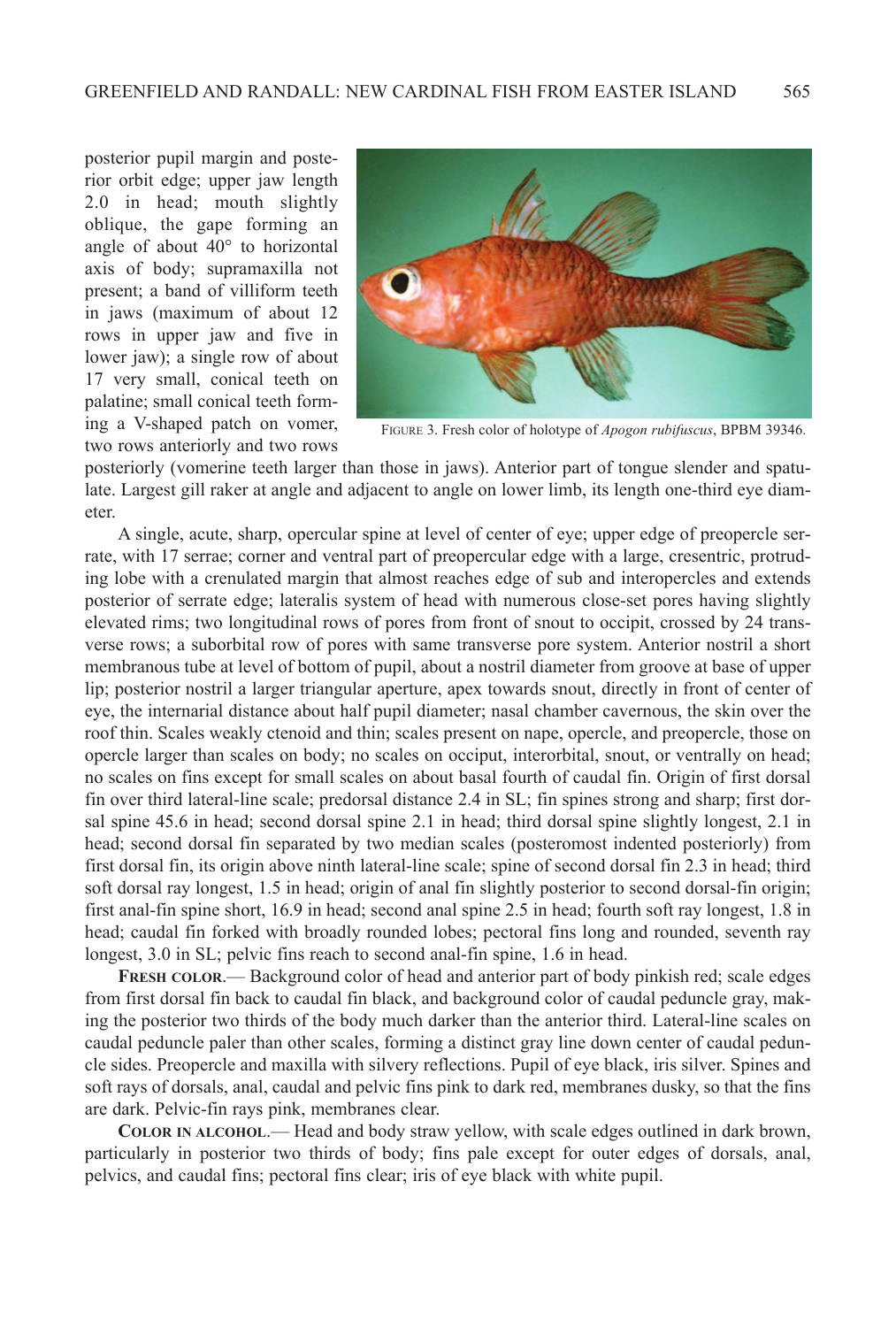**ETYMOLOGY**.— The specific epithet is a compound adjective from the Latin *ruber* (red) and *fuscus* (dark colored) in reference to the red body color overlaid by black pigment on the posterior two thirds of the body.

**COMPARISONS**.— Within the genus *Apogon* there are several species that have the same general body shape, one that is typical of *Apogon talboti* Smith. Because of this similarity, a number of specimens reside on museum shelves identified as *A. talboti*, but they are not. *Apogon talboti* has three predorsal bones and 13 pectoral-fin rays, whereas another group of specimens we refer to as "*talboti* look-alikes" have only two predorsal (supraneural) bones and 12 pectoral-fin rays. *Apogon rubrifuscus* belongs to this look-alike group.



FIGURE 4. Preopercle and membranous flap indicated by arrow: (A) *Apogon talboti*, USNM 213228, Taiwan; (B) Holotype of *Apogon rubrifuscus*, BPBM 39346, Easter Island; (C) *Apogon deetsie*, BPBM 13983, Oahu, Hawaiian Islands; (D) *Apogon posterofasciatus*, CAS 219901, Fiji; (E) *Apogon caudicinctus*, BPBM 35192, Ogasawara Archipelago.

In addition to the three predorsal bones and 13 pectoral-fin rays, *A. talboti* has a distinctive, small, crenulated membranous flap at the lower corner and along the lower margin of the preoperculum (Fig. 4A). In their description of *A. posterofasciatus*, Allen and Randall (2002) state that it is most closely related to *A. deetsie* Randall (1998) and *A*. *caudicinctus* Randall and Smith (1988), and that "This trio is characterized by a membranous flap at the lower corner and along the ventral margin of the preopercle." Two of these species, *A. deetsie* and *A. caudicinctus*, have two predorsal bones, whereas *A. posteriofasciatus* has three. Ofer Gon (pers. commun. Oct. 2004) believes that *A. posteriofasciatus* is a member of the *A. talboti* group and not associated with *A. deetsie* or *A. caudicinctus*. *Apogon rubrifuscus* also has this membranous flap, and it is larger than that found in those three species (Fig. 4B). *Apogon rubrifuscus* and *A. deetsie* have a crenulated membranous flap below the suborbital bones, whereas it is smooth in *A. posterofasciatus* and *A. caudicinctus* (Fig. 4C–E). The preopercular margin of *A. caudicinctus* is more weakly serrate than in the other species, or smooth. The posterior end of the maxilla is concave in both *A. rubrifuscus* and *A. deetsie* whereas it is straight in both *A. posterofasciatus* and *A. caudicinctus*. *Apogon rubrifuscus* differs from *A. deetsie* by having more gill rakers (5 + 15 versus 3–4 + 12–13) and in coloration. *Apogon deetsie* has two dusky bars on the body, one below the basal half of the second dorsal fin and a broader bar posteriorly on the caudal peduncle and extending slightly onto the caudal-fin base. *Apogon rubrifuscus* lacks those bars, but rather has the entire caudal peduncle dusky as is a portion of the body anterior to the caudal peduncle. In preserved material, *A. rubrifuscus* has distinct dark scale margins whereas they are lacking in *A. deetsie*. Among the species considered here, *A. rubrifuscus* and *A. deetsie* appear to be most similar.